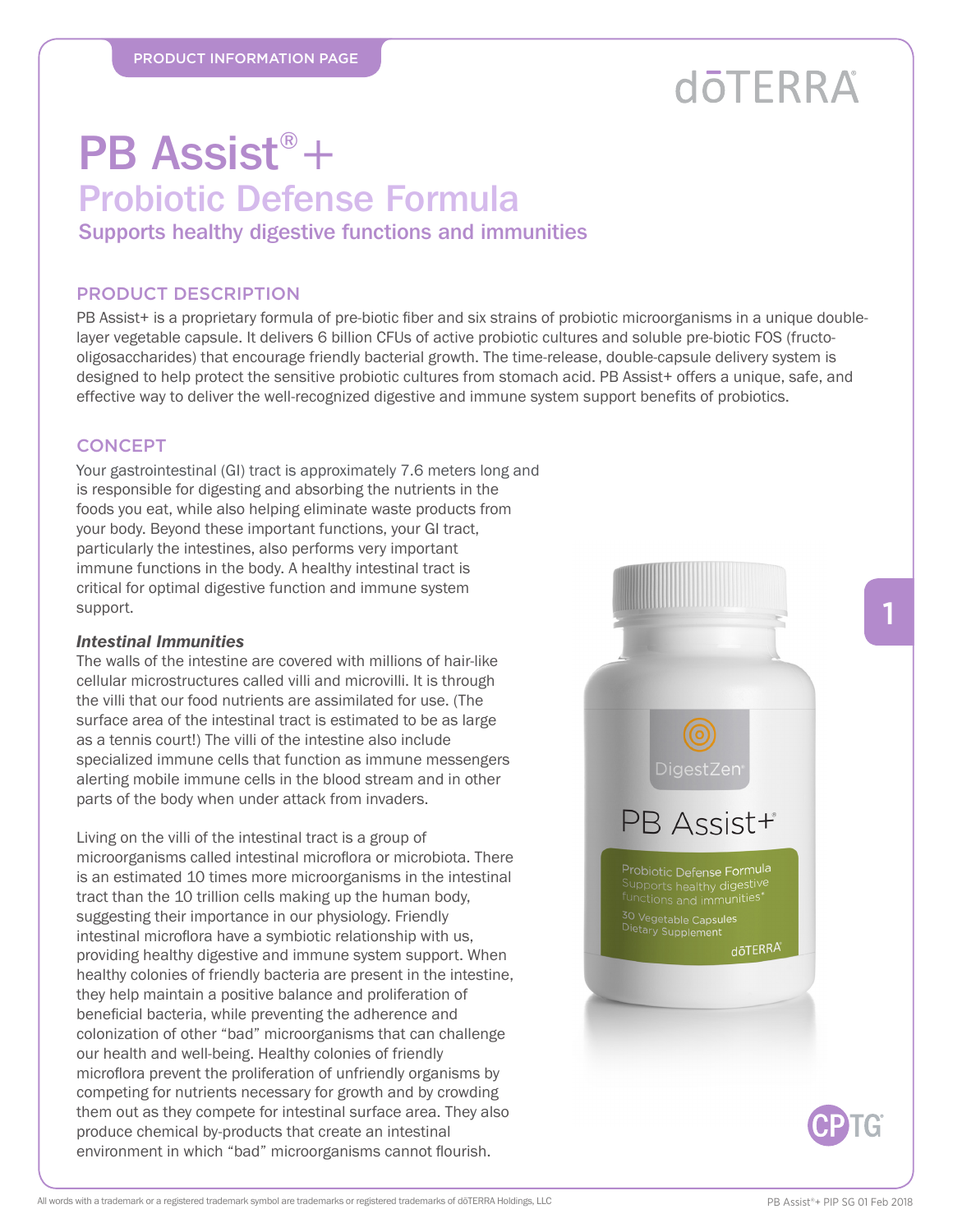## **dōTERRA**

## *Acquired Immunities of the GI Tract*

Before birth, a healthy baby's GI tract is free of bacteria and other microorganisms. During the natural birthing process, a baby is exposed to colonies of microflora from his or her mother. As healthy colonies of friendly microflora grow in a new-born baby's intestinal tract, the baby's immune system is "trained" or "programmed" to differentiate between unfriendly and friendly microorganisms and respond appropriately. The body's ability to respond in a measured way to "bad" bacteria and not to respond to "good" bacteria is an important part of overall immune health. By the second year of life, a child's intestinal microflora is very similar to adults.

#### *Digestion of Food Nutrients*

Intestinal microflora also plays a critical role in the breakdown and absorption of food nutrients, particularly carbohydrates. Some strains of intestinal flora produce enzymes the human body cannot produce but are necessary for breaking down certain carbohydrates into short-chain fatty acids, or SCFAs, for digestion. SCFAs are a major source of food energy and metabolism for bacteria and also support the cardiovascular system. SCFAs also contribute to the proliferation and specialization of epithelial cells in the intestine and to the healthy function of the gut. In addition to helping the digestion of carbohydrates, gut microflora also produce vitamin K and can help with absorption of other nutrients such as calcium, magnesium, and iron.

#### *Probiotic Supplementation*

There are many ways intestinal microflora can be compromised or even killed. Stress, physical exertion, toxins in our diet, exposure to unfriendly microorganisms, and other factors can pose significant challenges to the colonization and function of friendly microorganism in the gut. Healthy intestinal microflora is also challenged in people whose diets consist of high levels of animal fats and proteins and are low in fiber. Furthermore, studies have shown a steady decline in friendly intestinal flora in both men and women as they age. When intestinal microflora is compromised. the digestive and immune systems function sub-optimally. To help maintain a healthy microflora balance, supplemental strains of friendly microorganisms, or probiotics, can be used as part of a regular dietary supplement program.

*PB Assist®+ Probiotic Defense Formula* 

dōTERRA PB Assist+ is a proprietary blend of six active strains of friendly probiotic microorganisms that support healthy colonies of friendly microflora in the gut. PB Assist+ includes active strains of *Lactobacillus acidophilus*, *Lactobacillus salivarious*, and *Lactobacillus casei* to promote healthy colonization and function of microflora higher in the intestinal tract, and Bifidobacterium *lactis, Bifidobacterium bifidum,* and Bifidobacterium longum for healthy digestive and immune function of the lower intestine. Each of these proprietary strains has been demonstrated to have superior propensity for intestinal adhesion and colonization.

### *Unique Double-Layer Pre- and Probiotic Delivery System*

PB Assist+ employs a unique double-layer capsule delivery system that provides a short-chain FOS pre-biotic fiber in the outer capsule and a timerelease inner capsule providing active probiotic cultures. FOS, or fructo-oligosaccharides, are indigestible fibers that are found in fruits and vegetables that have the ability to selectively promote the growth of friendly bacteria. Inside the outer capsule delivering the pre-biotic FOS is a small inner capsule with 6 billion CFUs (Colony Forming Units) of six active strains of lacto- and bifido-probiotic cultures. The timerelease inner capsule is designed to help protect the probiotic cultures from the harsh environment of the stomach delivering the active benefits of the cultures to the site of adhesion in the intestinal tract. The combination of pre-biotic FOS and active probiotic cultures in a single delivery system represents a comprehensive intestinal flora support system that is safe and effective.

#### PRIMARY BENEFITS

- Promotes a positive balance and proliferation of beneficial bacteria
- Maintains healthy intestinal microflora balance
- Supports healthy functioning of the digestive and immune systems
- Supports the health of the GI tract, particularly the intestines and colon
- Helps support optimal metabolism and absorption of food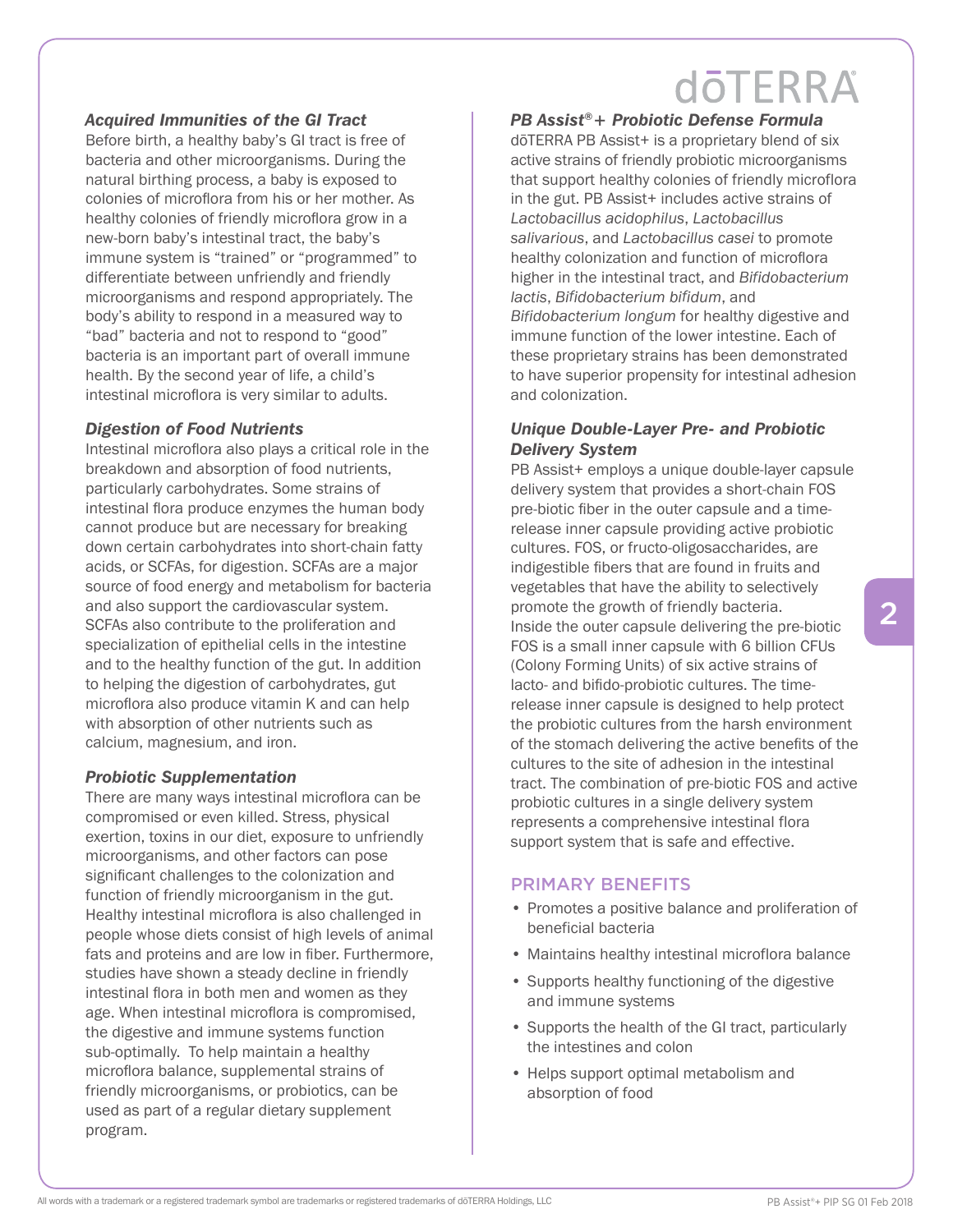## **döTERRA**

## DIRECTIONS FOR USE

Take one double-layer capsule three times daily with food for 10 days each month to promote colonization of friendly digestive flora. Can be used more frequently and for extended periods of time when digestive flora has been compromised by digestive stressors. PB Assist®+ also may be used when traveling to boost digestive health, or once a day as an ongoing maintenance program for people with occasional digestive discomfort.

## **CAUTIONS**

Some people may experience an initial change to digestive schedule and function when they begin using pre-biotic FOS and probiotics. For most people, these symptoms are mild and should disappear after a few days. Pregnant or nursing women and people with known medical conditions should consult a physician before using. Do not use if bottle is opened or capsules are broken. Note: Although the PB Assist+ double-layer encapsulation technology makes it unnecessary to refrigerate, it is suggested that unopened bottles of PB Assist+ be stored in a cool, dry place and opened bottles be refrigerated when possible.

## FAQS

- Q: Why do I need six strains and 6 billion CFUs of probiotics?
- A: Having six unique strains helps promote healthy colonization and function of microflora. They support healthy digestive and immune functions throughout the intestines. Each of these unique strains has been demonstrated to have superior propensity for intestinal adhesion and colonization. Six billion CFUs provide a beneficial amount of good bacteria in each capsule.

### Q: What is the difference between probiotics and prebiotics?

A: Prebiotics are indigestible fibers that are found in fruits and vegetables and have the ability to selectively promote the growth of friendly bacteria while discouraging the growth of less friendly intestinal microbes. Probiotics are microorganisms that support healthy colonies of friendly microflora in the gut.

- Q: Why do probiotics and prebiotics need to be separated by an inner and outer capsule?
- A: This unique delivery system is designed to help ensure the live active cultures will be released in the small intestine. The outer capsule must be dissolved, the FOS prebiotic fiber suspended in a thick viscous fluid must be dissolved away in the digestive fluid, and then the inner capsule must dissolve.

## Q: Does the green inner capsule have any synthetic colorants?

A: The green color in the PB Assist+ inner capsule comes from chlorophyll, the all-natural green pigment found in all plants.

## Q: Should I take PB Assist+ at the same time that I take GX Assist®?

A: We recommend using GX Assist for ten days (three capsules per day with meals) followed by PB Assist+ for ten days (three capsules), then PB Assist+ (one capsule per day) after that.

## Q: Do I need to keep PB Assist + refrigerated?

A: Although it is best to keep PB Assist+ out of the heat, it is not necessary to refrigerate. PB Assist+ is tested for shelf life and stability and will retain its activity level when stored under normal conditions. Dry probiotic cultures such as the ones used in our PB Assist+ capsules are not activated until they are released in the gut and exposed to moisture.

## COMPLEMENTARY PRODUCTS

- dōTERRA Lifelong Vitality Pack
- DigestZen TerraZyme®
- GX Assist®